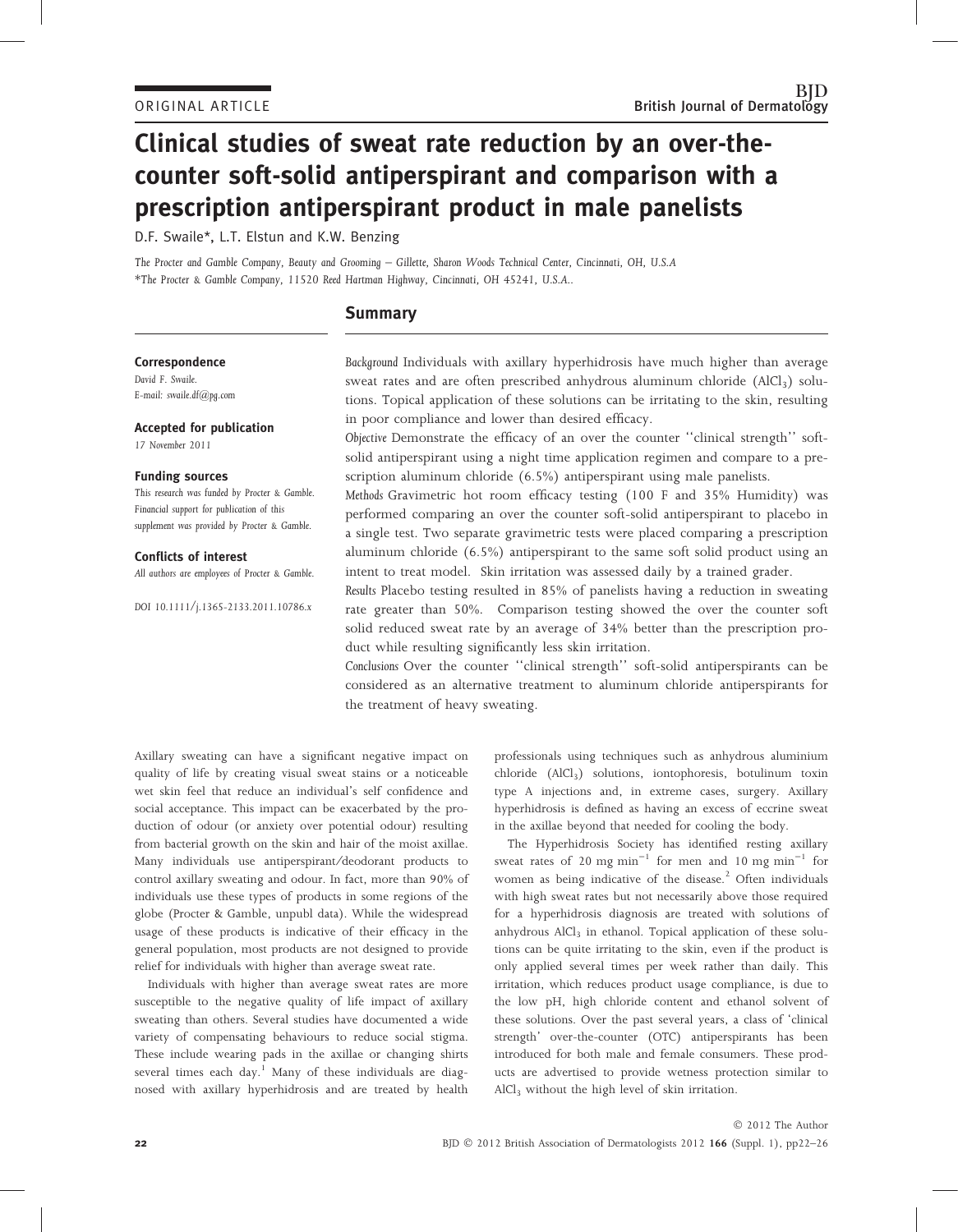The following provides a background on the mechanism of action for antiperspirant products, considerations in design for men and data from three clinical trials showing the benefit in male panelists, and comparison with an  $AICl<sub>3</sub>$  antiperspirant.

# Antiperspirant mechanism of action and 'clinical strength' antiperspirants

Antiperspirant products reduce eccrine sweat rate by delivering partially neutralized salts of aluminium and zirconium to the opening of an eccrine sweat gland. Once there, the salt is dissolved by sweat and diffuses into the duct. During diffusion the salt reacts with basic components of the eccrine gland discharge that include hydroxide ions, lactic acid salts or proteins to form insoluble aluminium hydroxide species that block sweat from reaching the surface of the skin. The high hydroxide formation constants of aluminium and zirconium allow this reaction to complete at neutral and in even slightly acidic conditions. The distance of diffusion into the duct prior to complete neutralization is generally dependent on the degree of neutralization of the active agent. AlCl<sub>3</sub>, the most commonly used prescription topical antiperspirant active agent, is typically applied with no neutralization and produces a very resilient plug within the eccrine gland. However, the plug formation process creates a significant amount of hydrochloric acid (HCl), often resulting in skin irritation (stinging, burning and erythema) and low treatment compliance even if application is limited to every second or third day. Commercial OTC antiperspirants are based on partially neutralized salts such as aluminium zirconium trichlorohydrate gly. These materials reduce the amount of HCl produced by as much as 80% and create a more superficial blockage than  $AICI_3$  but allow daily or twice daily application without significant skin irritation. While these blockages are more superficial, there are several literature reports of blockage lifetime lasting more than 7 days, so it is possible to achieve high sweat reduction values provided the active agent is effectively delivered to the opening of the eccrine gland daily.

Effective delivery of commercial antiperspirant active agents is dependent on two major factors: uniform delivery of the active agent across the axillae, and time of application. As antiperspirant products treat each eccrine gland individually via the formation of a physical blockage, there is a need to place active agent near the opening of every duct. This requires the user to coat the entire axillae with product and assure that active agent is delivered through hair to the skin surface. Products with narrow applicators such as roll-ons or dab-ons can leave significant areas without treatment and reduce the overall efficacy. This is particularly important for men, as they typically have a larger axilla than females (135 vs.  $65 \text{ cm}^2$ ) and more axillary hair, making it more difficult to achieve complete coverage with a narrow applicator.<sup>3</sup> Moreover, products that deliver a dissolved active agent can often leave active agent on hair in the axillae, resulting in either untreated areas or a general reduction in dose of the active agent to the skin. This again increases difficulty for

men as they have a lower incidence of axillary shaving than females globally.

The most common time to apply antiperspirant products is in the morning as part of a daily grooming regimen but several studies have shown that this is not the most effective application time.<sup>4</sup> Eccrine sweat rates follow a circadian cycle, resulting in an increasing sweat rate during the day and decreasing rates at night. Therefore morning application places the product on skin during a period of increasing sweat rate that make diffusion into the duct less efficient. Conversely, application at night allows diffusion to occur during a period of falling or low sweat rates, thereby improving conditions for the active agent to enter the duct. One published study has shown night-time application to improve efficacy of a commercial soft-solid product from 56% to 73% sweat reduction.<sup>4</sup> As a result of this behaviour, most 'clinical strength' products are designed for and have usage instructions recommending night-time application.

## Efficacy testing of a 'clinical strength' product on male panelists

A single study was performed to quantify the antiperspirant performance of a commercial (Gillette) 'clinical strength' softsolid antiperspirant test product (based on aluminium zirconium trichlorohydrate gly) relative to a placebo. The study enrolled 20 healthy male panelists. The study lasted 32 days and was divided into two parts. The first 21 days were used as a pretreatment conditioning period. During this time panelists were provided a deodorant product (without antiperspirant active agent) to use ad libitum in the axilla or they could choose to use nothing in the underarms during this period. The remaining 10 days constituted the treatment period. Within a subject, the two treatments were evaluated (one on each underarm) in a randomized complete block (paired comparison) design.

Sweat collections were obtained four times during the study including a baseline on day 1, as a prerequisite for entrance into the treatment period. Sweating was induced by having subjects enter a hot room (38  $\pm$  1 °C and 30–40% relative humidity) for a total of 100 min. After a 40-min acclimation period, two 20-min sweat collections were performed with a 10-min break between collections. Subjects were eligible for participation in the study based on the inclusion ⁄exclusion criterion of average sweat collection amounts between 150 and 1200 mg during the baseline sweat collections. Moreover, the subjects also had to have a right ⁄left axillary sweat ratio in the range of  $0.5-2.0$ . Treatment assignments were randomized and balanced so that each treatment appeared on each axillary treatment site an approximately equal number of times. Subjects who were accepted into the panel received their first product application by study site technicians directly following the baseline sweat collection and after washing their axillae with a 2% soap solution.

Subjects returned to the test facility for product application by study technicians once daily for the next nine consecutive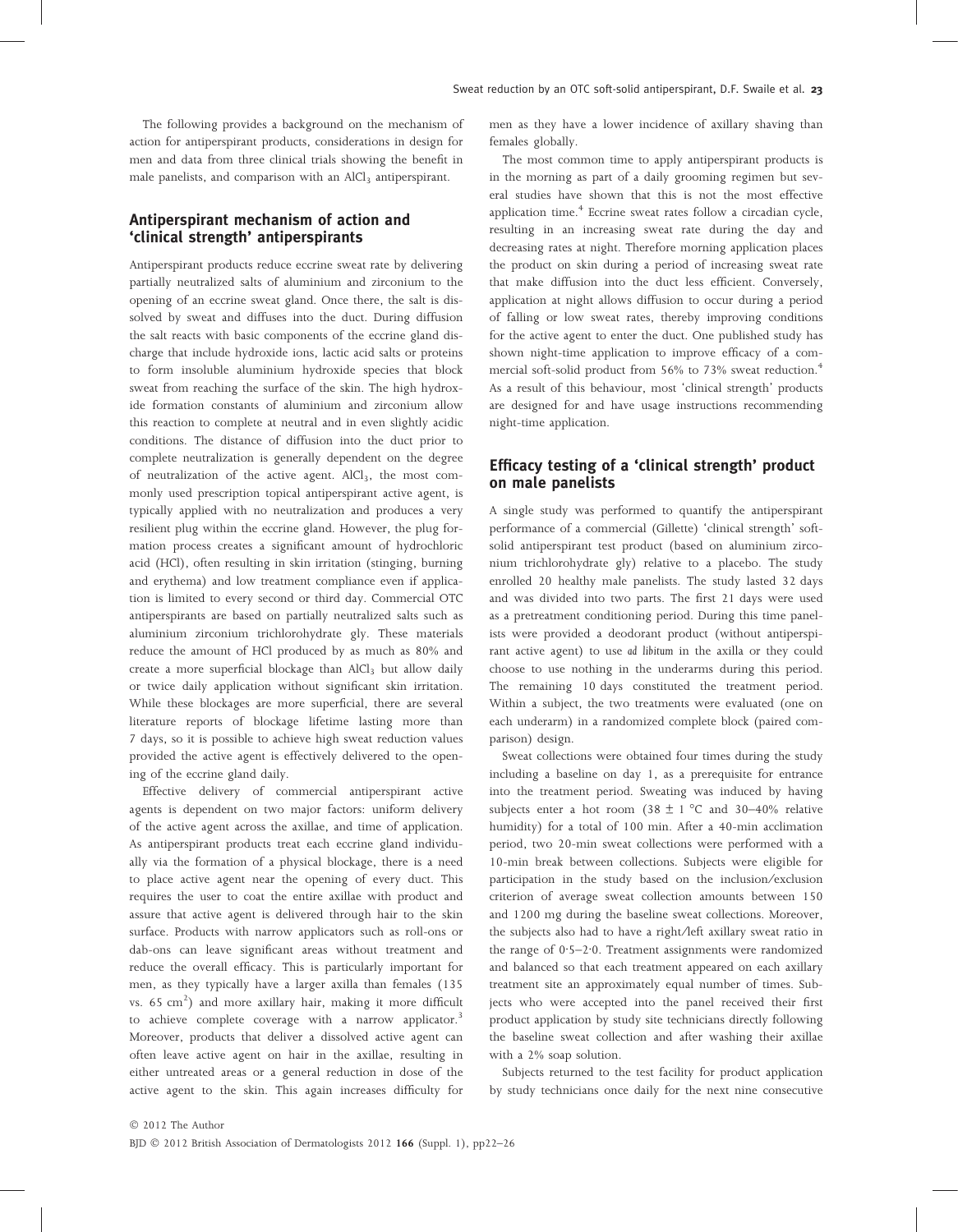evenings after washing their axillae with a 2% soap solution. Treatment was performed with  $0.6$  g of product per axilla. Post-treatment sweat collections were performed, using the same methods and conditions as at baseline, approximately 12 and 24 h after the fourth product treatment and 12 h after the tenth treatment.

At 12 and 24 h post-treatment 4, antiperspirant effectiveness was evaluated by determining shifts in ratios of the sweat output of the treated axilla to the control axilla adjusted for the ratio of right-to-left axillary sweating rate for each panelist. The Wilcoxon signed rank test was applied to compare the adjusted ratio to  $0.80$ , the value which corresponded to a  $20\%$ reduction in moisture due to treatment, that is recommended in the guideline for Effectiveness Testing of OTC Antiperspirant Drug Products, June 2003.

Two additional separate studies were performed to quantify the antiperspirant performance and irritation potential of the same commercial (Gillette) 'clinical strength' soft-solid antiperspirant test product relative to a marketed prescription antiperspirant product containing  $6.5\%$  AlCl<sub>3</sub> using an intentto-treat (ITT) design. Each study enrolled 35 healthy male panelists. These studies lasted 27 days and were divided into two parts. The first 17 days were used as a pretreatment conditioning period. During this time panelists were provided with a deodorant product (without antiperspirant active agent) to use ad libitum in the axilla or they could choose to use nothing in the underarms during this period. The remaining 10 days constituted the treatment period. Within a subject, the two treatments were evaluated (one on each underarm) in a randomized complete block (paired comparison) design. Treatment assignments were randomized and balanced so that each treatment appeared on each axillary treatment site an approximately equal number of times.

Sweat collections were obtained three times during the study including a baseline on day 1, as a prerequisite for entrance into the treatment period. Sweating induction and sweat collections were performed as described before.

After the baseline sweat collection and initial product application, subjects returned to the test facility for product application once daily in the evening for nine consecutive days. Study site technicians applied the product after subjects washed both axillae with a 2% soap solution. Product treatment was performed as per the usage instructions for each product. Skin irritation was graded post-treatment using a range of 0–3 for none to strong irritation. Sweat collections

were performed, using the same methods and conditions as at baseline, approximately 24 h after the sixth and ninth product treatments on days 7 and 10, respectively.

Analyses were conducted on the 'full analysis set' which is as close as possible to the ITT ideal of including all randomized subjects.<sup>5</sup> Measurements taken at the time of discontinuation for subjects who did not complete the study were included in the primary analysis. This analysis method provided a conservative strategy and estimate of treatment effects that are more likely to mirror those observed in actual practice.

Average sweat level was log transformed and analysed using a mixed model with terms for treatment, side, log transformed baseline sweat amount and a random subject effect. If the lower limit of the 95% one-sided confidence interval was less than or equal to a percentage difference of 20%, it was concluded that the antiperspirant prototype was not inferior to the prescription product based on historical consumer data.

A total irritation score was calculated for each subject's axillary side as a sum of the expert graded irritation scores over the study period. In the case of subject discontinuation, the last irritation score was carried forward in the calculation of the total irritation score reflecting irritation while on treatment. A mixed model was used for analysis.

## Results and discussion

Results of the clinical trial of the commercial 'clinical strength' product vs. placebo are shown in Table 1. Each sweat collection showed a significant benefit for the treatment leg vs. placebo. Mean reductions were substantially higher than required for product labelling in most countries. Typically antiperspirants are required to have more than 20% sweat reduction in 50% of panelists. In this trial, average sweat reductions were two to three times higher than that defined as minimum. In fact, a majority of panelists demonstrated a benefit of more than 50% sweat reduction after four applications, whether the benefit was measured 12 or 24 h after the last application. The similarity of sweat reduction after four and 10 applications indicates a fairly rapid response to this product as compared with previous literature reports that between 7 and 10 days were required to reach maximum efficacy in antiperspirant products.<sup>6</sup> There were no adverse effects seen in this study and 19 of the 20 enrolled panelists completed all sweat collections.

Table 1 Comparison with placebo

| Evaluation                | Treated/placebo,<br>mean $(mg)$ | Mean %<br>reduction $\pm$ 95% CI | Significance<br>level vs. placebo | $\%$ panelists with $>$<br>50% sweat reduction |
|---------------------------|---------------------------------|----------------------------------|-----------------------------------|------------------------------------------------|
| Baseline                  | 573/547                         |                                  |                                   |                                                |
| 12 h after application 4  | 216/612                         | $64.47 \pm 10.59$                | < 0.0001                          | 85                                             |
| 24 h after application 4  | 249/523                         | $48.52 \pm 16.03$                | < 0.0001                          | 68                                             |
| 12 h after application 10 | 188/494                         | $65.12 \pm 9.02$                 | < 0.0001                          | 84                                             |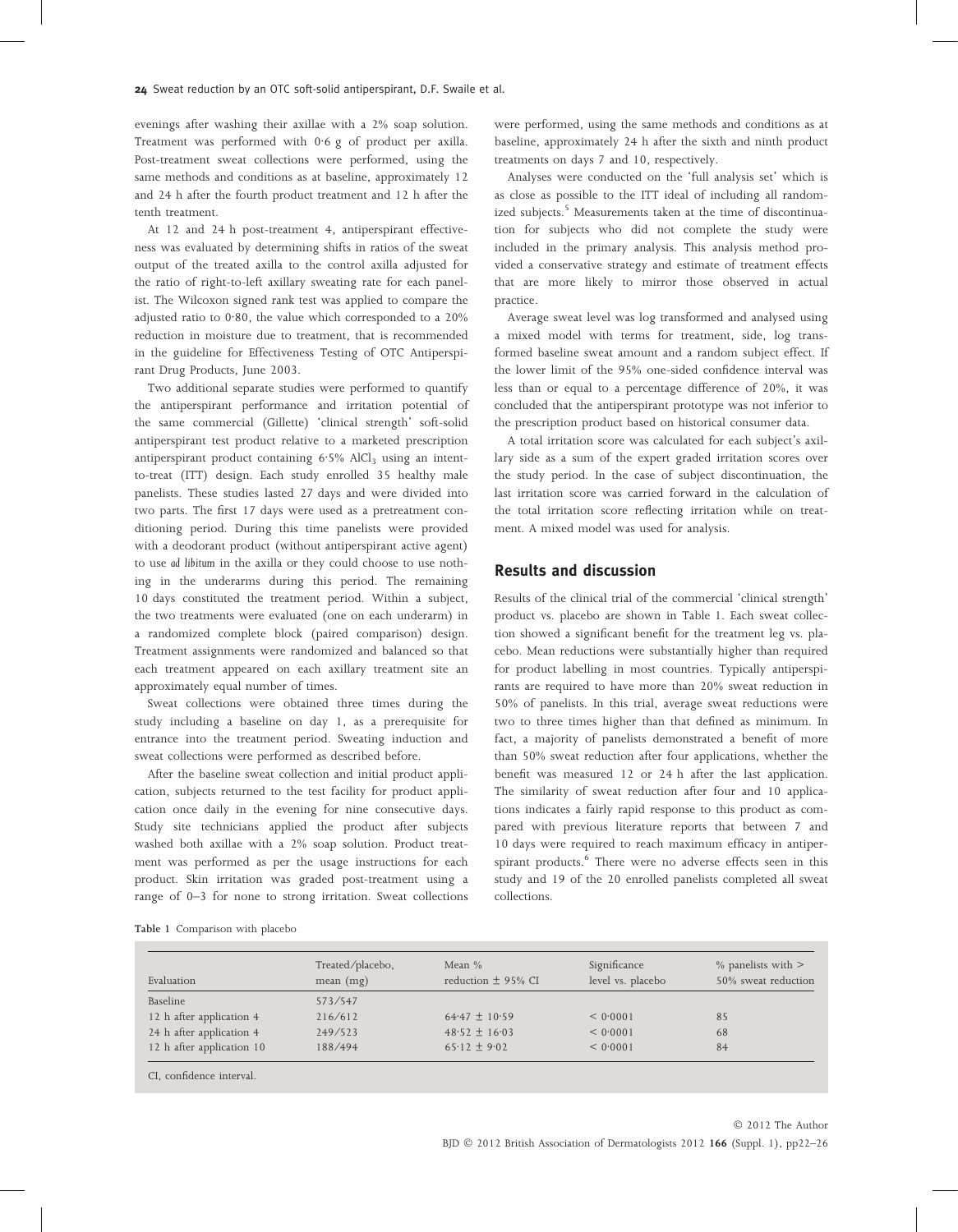Table 2 Average sweat collections for each time point in the two comparison clinical studies, and statistics

| Treatment | Adjusted mean<br>sweat collected<br>$(\log mg)$ | Adjusted<br>mean sweat<br>collected (mg) | Difference $log(PP)$ –<br>$log(CS)$ [95%<br>one-sided CI] | PP/CS [95%<br>one-sided CI]                                      | % difference<br>$[(CS - PP)/CS] \times$<br>100% [95% one-sided CI] | One-sided<br>P-value |
|-----------|-------------------------------------------------|------------------------------------------|-----------------------------------------------------------|------------------------------------------------------------------|--------------------------------------------------------------------|----------------------|
|           | Study 1, post-treatment 6                       |                                          |                                                           |                                                                  |                                                                    |                      |
| CS        | 2.0735                                          | 118                                      | $0.2066$ [ $0.1415$ , -]                                  | $1.609$ [1.385, -]                                               | $-60.9$ [-38.5, -]                                                 | < 0.0001             |
| PP        | 2.2801                                          | 191                                      |                                                           |                                                                  |                                                                    |                      |
|           | Study 1, post-treatment 9                       |                                          |                                                           |                                                                  |                                                                    |                      |
| CS        | 2.0456                                          | 111                                      | $0.1587$ [0.0871, -]                                      | $1.441$ $[1.222, -]$                                             | $-44.1$ [-22.2, -]                                                 | 0.0004               |
| PP        | 2.2044                                          | 160                                      |                                                           |                                                                  |                                                                    |                      |
|           | Study 2, post-treatment 6                       |                                          |                                                           |                                                                  |                                                                    |                      |
| CS        | 2.313                                           | $205 - 7$                                | $0.054$ [ $-0.001$ , $-$ ]                                | $1.132$ [0.998, -] $-13.2$ [-, 0.2]                              |                                                                    | 0.0530               |
| PP        | 2.367                                           | 232.8                                    |                                                           |                                                                  |                                                                    |                      |
|           | Study 2, post-treatment 9                       |                                          |                                                           |                                                                  |                                                                    |                      |
| CS        | 2.261                                           | $182 - 4$                                | $0.085$ $[0.034, -]$                                      | $1.216$ $\lceil 1.081, -1 \rceil$ $-21.6$ $\lceil -,-8.1 \rceil$ |                                                                    | 0.0045               |
| PP        | 2.346                                           | 221.8                                    |                                                           |                                                                  |                                                                    |                      |

Table 3 Sweat collection results based on meta-analysis of both comparison clinical studies

|                | Sweat<br>collected (mg) | Difference<br>(mg) | % difference | One-sided<br>P-value |
|----------------|-------------------------|--------------------|--------------|----------------------|
|                | Post-treatment 6        |                    |              |                      |
| CS             | 1.5.5                   | 54                 | $-3.5.5$     | < 0.0001             |
| PP             | 209                     |                    |              |                      |
|                | Post-treatment 9        |                    |              |                      |
| C <sub>S</sub> | 141                     | 47                 | $-33.0$      | < 0.0001             |
| PP             | 188                     |                    |              |                      |
| Overall        |                         |                    |              |                      |
| CS             | 148                     | 50                 | $-34.0$      | < 0.0001             |
| <b>PP</b>      | 198                     |                    |              |                      |

CS, clinical strength soft-solid; PP, prescription product.

The two ITT comparisons between the commercial 'clinical strength' product and the prescription product were performed with identical protocols to create a larger base size via meta-analysis without over crowding the hot room during sweat collection. Data from each sweat collection are shown in Table 2. As per the protocol, data at each point were compared against a noninferiority criterion of a < 20% positive difference between the commercial and the prescription product (i.e. the commercial product gave a lower sweat collection than the prescription product). The commercial 'clinical strength' product met that criterion at each time point and significantly outperformed (i.e. gave a lower sweat collection) at both sweat collections in the first clinical trial and after nine treatments in the second clinical trial with more than 95% confidence.

Data from the combination of these studies via meta-analysis are shown in Table 3. The commercial 'clinical strength' product outperformed the prescription product after six and nine treatments as well when all data points were included in a single analysis (Overall). This result was somewhat unexpected based on previous reports<sup>3</sup> that showed similar efficacy for testing in female panelists. Our hypothesis for this result is



Fig 1. Combined irritation scores from the two comparison clinical studies. RX, prescription product.